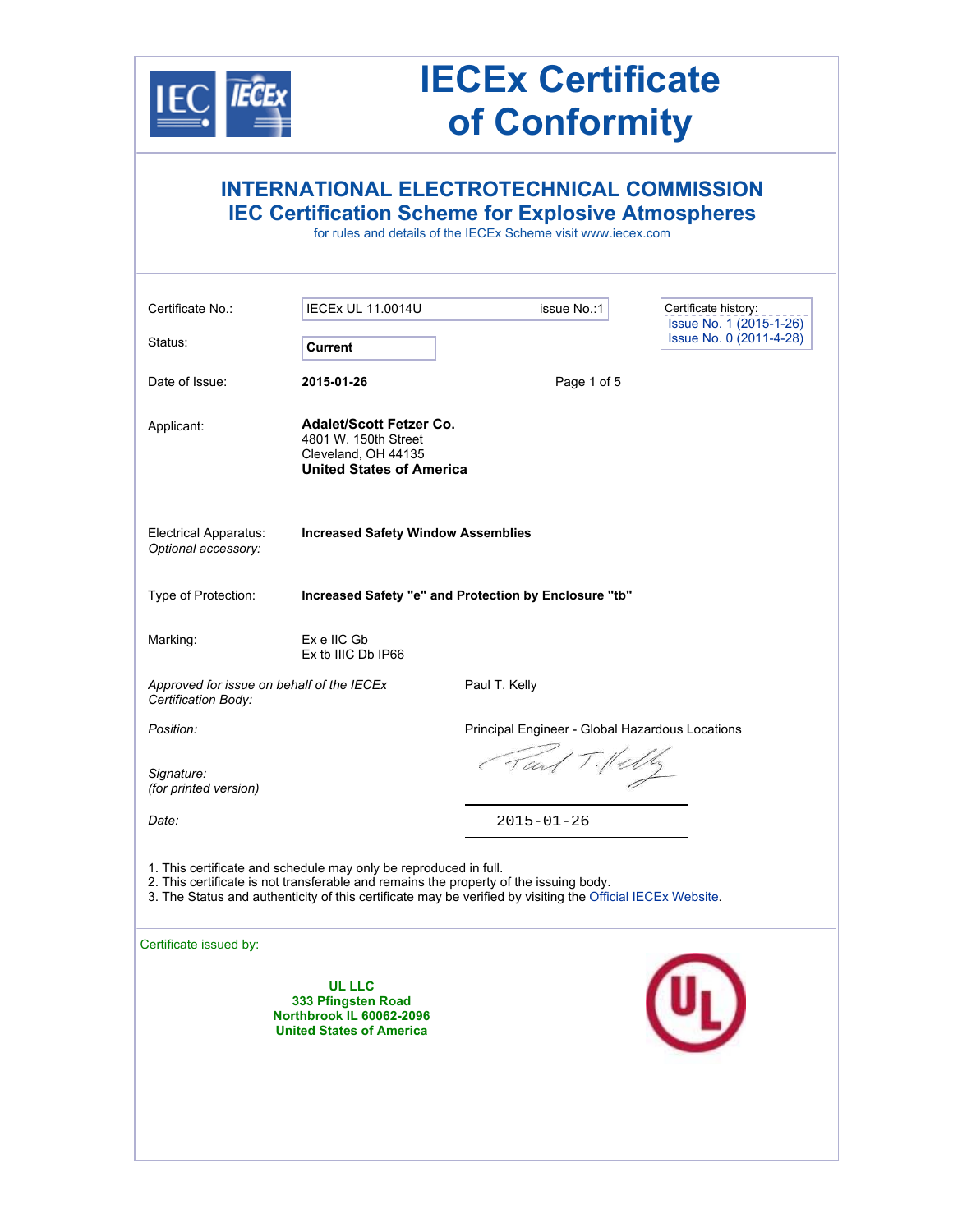|                                              |                                                                                                                  | <b>IECEx Certificate</b><br>of Conformity                                                                                                                                                                                                                                                                                                                                                                                                                                                     |  |
|----------------------------------------------|------------------------------------------------------------------------------------------------------------------|-----------------------------------------------------------------------------------------------------------------------------------------------------------------------------------------------------------------------------------------------------------------------------------------------------------------------------------------------------------------------------------------------------------------------------------------------------------------------------------------------|--|
| Certificate No.:                             | <b>IECEX UL 11.0014U</b>                                                                                         |                                                                                                                                                                                                                                                                                                                                                                                                                                                                                               |  |
| Date of Issue:                               | 2015-01-26                                                                                                       | Issue No.: 1                                                                                                                                                                                                                                                                                                                                                                                                                                                                                  |  |
|                                              |                                                                                                                  | Page 2 of 5                                                                                                                                                                                                                                                                                                                                                                                                                                                                                   |  |
| Manufacturer:                                | <b>Adalet/Scott Fetzer Co.</b><br>4801 W. 150th Street<br>Cleveland, OH 44135<br><b>United States of America</b> |                                                                                                                                                                                                                                                                                                                                                                                                                                                                                               |  |
| Additional Manufacturing location<br>$(s)$ : |                                                                                                                  |                                                                                                                                                                                                                                                                                                                                                                                                                                                                                               |  |
| as amended.                                  |                                                                                                                  | This certificate is issued as verification that a sample(s), representative of production, was assessed and tested and<br>found to comply with the IEC Standard list below and that the manufacturer's quality system, relating to the Ex products<br>covered by this certificate, was assessed and found to comply with the IECEx Quality system requirements. This<br>certificate is granted subject to the conditions as set out in IECEx Scheme Rules, IECEx 02 and Operational Documents |  |
| <b>STANDARDS:</b>                            | documents, was found to comply with the following standards:                                                     | The electrical apparatus and any acceptable variations to it specified in the schedule of this certificate and the identified                                                                                                                                                                                                                                                                                                                                                                 |  |
| IEC 60079-0:2011<br>Edition: 6.0             | Explosive atmospheres - Part 0: General requirements                                                             |                                                                                                                                                                                                                                                                                                                                                                                                                                                                                               |  |
| IEC 60079-31: 2008<br>Edition: 1             | Explosive atmospheres – Part 31: Equipment dust ignition protection by enclosure 't'                             |                                                                                                                                                                                                                                                                                                                                                                                                                                                                                               |  |
| IEC 60079-7: 2006-07<br>Edition: 4           |                                                                                                                  | Explosive atmospheres - Part 7: Equipment protection by increased safety "e"                                                                                                                                                                                                                                                                                                                                                                                                                  |  |
|                                              |                                                                                                                  | This Certificate does not indicate compliance with electrical safety and performance requirements other than those<br>expressly included in the Standards listed above.                                                                                                                                                                                                                                                                                                                       |  |
| <b>TEST &amp; ASSESSMENT REPORTS:</b>        |                                                                                                                  | A sample(s) of the equipment listed has successfully met the examination and test requirements as recorded in                                                                                                                                                                                                                                                                                                                                                                                 |  |
| Test Report:<br>US/UL/ExTR11.0017/00         |                                                                                                                  | US/UL/ExTR11.0017/01                                                                                                                                                                                                                                                                                                                                                                                                                                                                          |  |
|                                              |                                                                                                                  |                                                                                                                                                                                                                                                                                                                                                                                                                                                                                               |  |
| <b>Quality Assessment Report:</b>            |                                                                                                                  |                                                                                                                                                                                                                                                                                                                                                                                                                                                                                               |  |
| US/UL/QAR08.0003/05                          |                                                                                                                  |                                                                                                                                                                                                                                                                                                                                                                                                                                                                                               |  |
|                                              |                                                                                                                  |                                                                                                                                                                                                                                                                                                                                                                                                                                                                                               |  |
|                                              |                                                                                                                  |                                                                                                                                                                                                                                                                                                                                                                                                                                                                                               |  |
|                                              |                                                                                                                  |                                                                                                                                                                                                                                                                                                                                                                                                                                                                                               |  |
|                                              |                                                                                                                  |                                                                                                                                                                                                                                                                                                                                                                                                                                                                                               |  |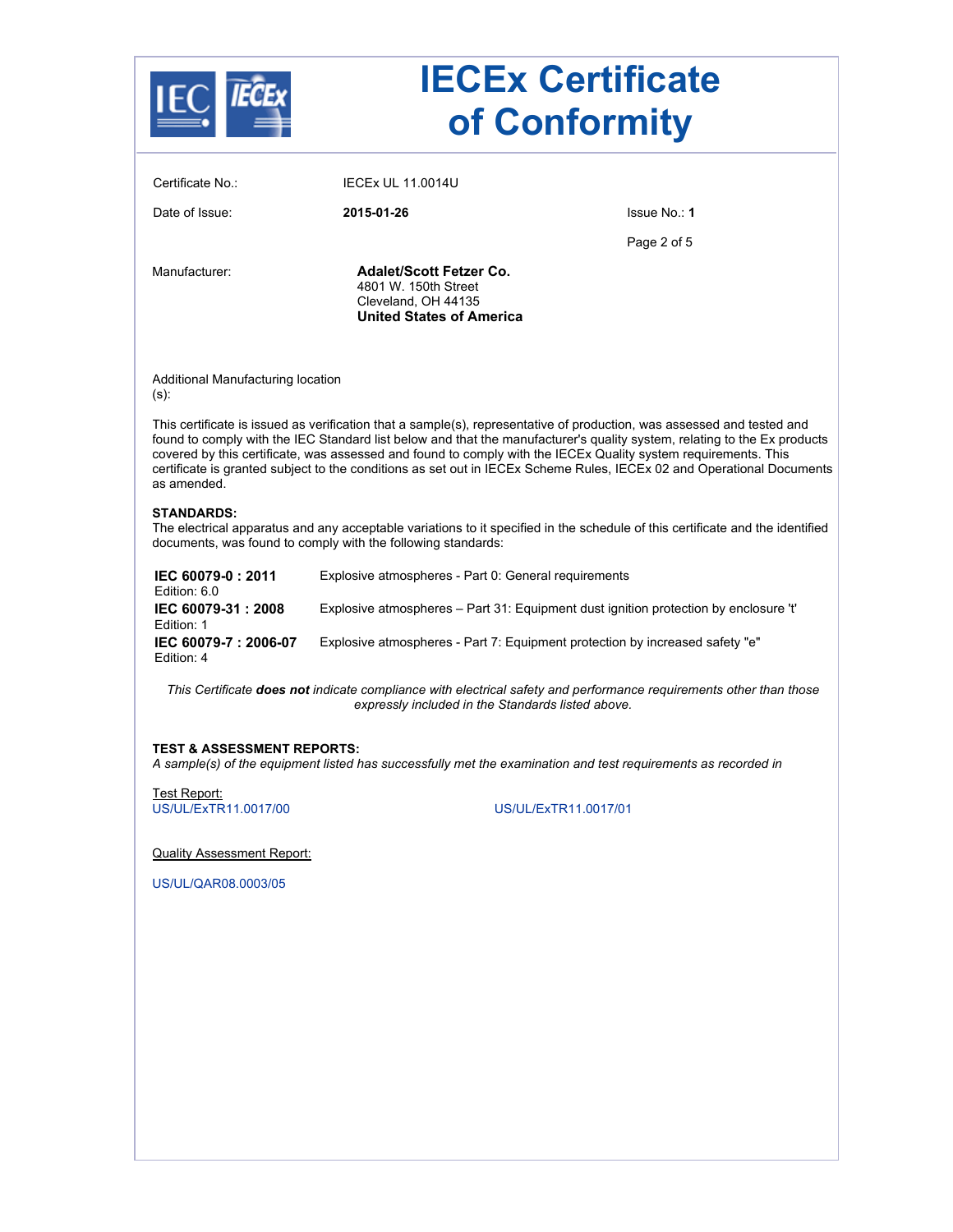|                                                                                                                                                                                                                                                                                                                                                                                                                                                            |                                                                                               | <b>IECEx Certificate</b><br>of Conformity |  |  |
|------------------------------------------------------------------------------------------------------------------------------------------------------------------------------------------------------------------------------------------------------------------------------------------------------------------------------------------------------------------------------------------------------------------------------------------------------------|-----------------------------------------------------------------------------------------------|-------------------------------------------|--|--|
| Certificate No.:                                                                                                                                                                                                                                                                                                                                                                                                                                           | <b>IECEX UL 11,0014U</b>                                                                      |                                           |  |  |
| Date of Issue:                                                                                                                                                                                                                                                                                                                                                                                                                                             | 2015-01-26                                                                                    | Issue No.: 1                              |  |  |
|                                                                                                                                                                                                                                                                                                                                                                                                                                                            |                                                                                               | Page 3 of 5                               |  |  |
|                                                                                                                                                                                                                                                                                                                                                                                                                                                            | <b>Schedule</b>                                                                               |                                           |  |  |
| <b>EQUIPMENT:</b>                                                                                                                                                                                                                                                                                                                                                                                                                                          | Equipment and systems covered by this certificate are as follows:                             |                                           |  |  |
| The EWK series of window assembly frames are manufactured of 304 stainless steel or 316 stainless steel and are available<br>in various sizes as described below. The window assemblies consist of a window frame, retaining plate, gasket, tempered<br>plate glass, hex nuts, and flat and lock washers. The EWK series window assemblies are intended for installation in<br>increased safety 'e' enclosures and are secured with the hardware provided. |                                                                                               |                                           |  |  |
| Nomenclature for the EWK Window Assemblies:                                                                                                                                                                                                                                                                                                                                                                                                                |                                                                                               |                                           |  |  |
| <b>EWK</b><br>$-03$<br>03<br>III<br>$\mathbf{H}$<br>$\mathbf{I}$                                                                                                                                                                                                                                                                                                                                                                                           | <u>ss</u><br>IV                                                                               |                                           |  |  |
| I - Window Assembly designation<br><b>EWK Series</b><br>II - Window Viewing Area Length (in.)<br>Dash and Two Digit Number: -03, -05, -07, -09, -11, -13, -15, -17, -23, -24, -AA*<br>III - Window Viewing Area Width (in.)<br>Two Digit Number: 03, 05, 07, 08, 09, 11, 13, 15, 17, 24, BB*                                                                                                                                                               |                                                                                               |                                           |  |  |
| IV - Material Designation<br>SS - 304 Stainless Steel<br>SS6 - 316L Stainless Steel                                                                                                                                                                                                                                                                                                                                                                        |                                                                                               |                                           |  |  |
|                                                                                                                                                                                                                                                                                                                                                                                                                                                            | * Where AA and BB are any two digit number manufactured in accordance with drawing no. DS680. |                                           |  |  |
| <b>CONDITIONS OF CERTIFICATION: NO</b>                                                                                                                                                                                                                                                                                                                                                                                                                     |                                                                                               |                                           |  |  |
|                                                                                                                                                                                                                                                                                                                                                                                                                                                            |                                                                                               |                                           |  |  |
|                                                                                                                                                                                                                                                                                                                                                                                                                                                            |                                                                                               |                                           |  |  |
|                                                                                                                                                                                                                                                                                                                                                                                                                                                            |                                                                                               |                                           |  |  |
|                                                                                                                                                                                                                                                                                                                                                                                                                                                            |                                                                                               |                                           |  |  |
|                                                                                                                                                                                                                                                                                                                                                                                                                                                            |                                                                                               |                                           |  |  |
|                                                                                                                                                                                                                                                                                                                                                                                                                                                            |                                                                                               |                                           |  |  |
|                                                                                                                                                                                                                                                                                                                                                                                                                                                            |                                                                                               |                                           |  |  |
|                                                                                                                                                                                                                                                                                                                                                                                                                                                            |                                                                                               |                                           |  |  |
|                                                                                                                                                                                                                                                                                                                                                                                                                                                            |                                                                                               |                                           |  |  |
|                                                                                                                                                                                                                                                                                                                                                                                                                                                            |                                                                                               |                                           |  |  |
|                                                                                                                                                                                                                                                                                                                                                                                                                                                            |                                                                                               |                                           |  |  |